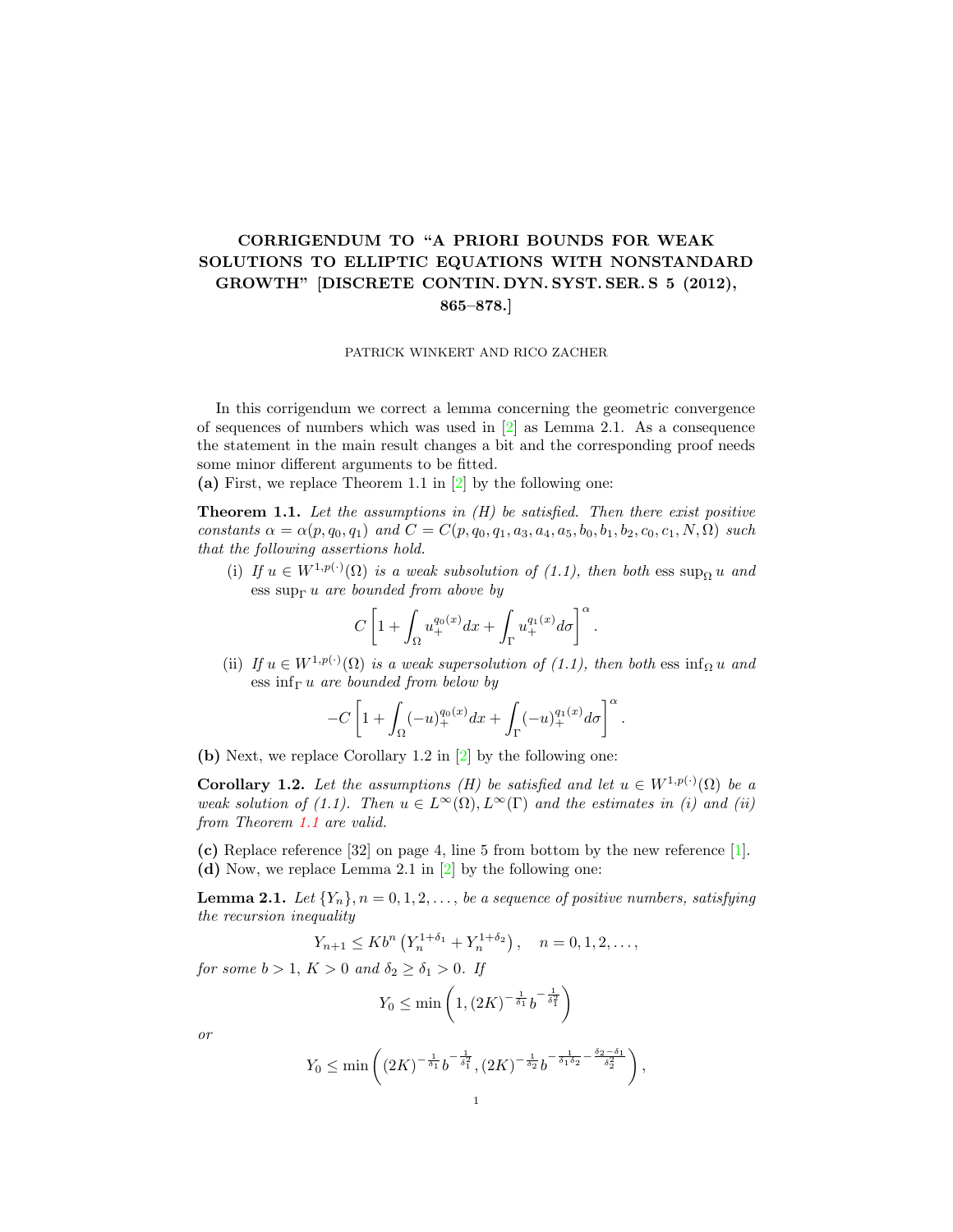then  $Y_n \leq 1$  for some  $n \in \mathbb{N} \cup \{0\}$ . Moreover,

$$
Y_n \le \min\left(1, \left(2K\right)^{-\frac{1}{\delta_1}} b^{-\frac{1}{\delta_1^2}} b^{-\frac{n}{\delta_1}}\right), \quad \text{ for all } n \ge n_0,
$$

where  $n_0$  is the smallest  $n \in \mathbb{N} \cup \{0\}$  satisfying  $Y_n \leq 1$ . In particular,  $Y_n \to 0$  as  $n\to\infty.$ 

We note that Lemma 2.1 stated in [\[2\]](#page-2-0) would have been correct if  $K > 1$  instead of  $K > 0$ . However, we need in our treatment such a result for arbitrary positive K.

Now, at two places in the proof of Theorem 1.1, we need some minor changes. (e) On page 8, after line 3, we add the following paragraph:

"Here,  $(p_i^-)^*$  and  $(p_i^-)_*$  are defined by, for all  $i = 1, \ldots, m$ ,

$$
(p_i^-)^* = \begin{cases} \frac{N(p_i^-)}{N-(p_i^-)} & \text{if } (p_i^-) < N, \\ q_0^+ + 1 & \text{if } (p_i^-) \ge N, \end{cases} \qquad (p_i^-)_* = \begin{cases} \frac{(N-1)(p_i^-)}{N-(p_i^-)} & \text{if } (p_i^-) < N, \\ q_1^+ + 1 & \text{if } (p_i^-) \ge N, \end{cases}
$$

where  $q_0^+ = \max_{x \in \overline{\Omega}} q_0(x)$  and  $q_1^+ = \max_{x \in \Gamma} q_1(x)$  (see Section 2)."

(f) Replace the paragraph on page 12 from formula (3.23) until line 4 from bottom by the following paragraph: "

<span id="page-1-0"></span>
$$
Y_0 = \int_{\Omega} (u - k)_+^{q_0(x)} dx + \int_{\Gamma} (u - k)_+^{q_1(x)} d\sigma
$$
  
\$\leq\$ min  $\left[ \left( \frac{16K}{k^{q_0^-(1-\hat{\eta})}} \right)^{-\frac{1}{\delta_1}} b^{-\frac{1}{\delta_1^2}}, \left( \frac{16K}{k^{q_0^-(1-\hat{\eta})}} \right)^{-\frac{1}{\delta_2}} b^{-\frac{1}{\delta_1 \delta_2} - \frac{\delta_2 - \delta_1}{\delta_2^2}} \right].$  (3.23)

Relation [\(3.23\)](#page-1-0) is clearly satisfied if

$$
\int_{\Omega} u_{+}^{q_{0}(x)} dx + \int_{\Gamma} u_{+}^{q_{1}(x)} d\sigma
$$
\n
$$
\leq \min \left[ \left( \frac{16K}{k^{q_{0}^{-}}(1-\hat{\eta})} \right)^{-\frac{1}{\delta_{1}}} b^{-\frac{1}{\delta_{1}^{2}}}, \left( \frac{16K}{k^{q_{0}^{-}}(1-\hat{\eta})} \right)^{-\frac{1}{\delta_{2}}} b^{-\frac{1}{\delta_{1}\delta_{2}} - \frac{\delta_{2} - \delta_{1}}{\delta_{2}^{2}}} \right].
$$
\n(3.24)

Hence, if we choose  $k$  such that

<span id="page-1-1"></span>
$$
k = \left(1 + (16K)^{\frac{1}{q_0^-(1-\hat{\eta})}} b^{\frac{1}{\delta_1 q_0^-(1-\hat{\eta})} + \frac{\delta_2 - \delta_1}{\delta_2 q_0^-(1-\hat{\eta})}}\right) \times \left(1 + \int_{\Omega} u_+^{q_0(x)} dx + \int_{\Gamma} u_+^{q_1(x)} d\sigma\right)^{\frac{\delta_2}{q_0^-(1-\hat{\eta})}},
$$
\n(3.25)

then [\(3.24\)](#page-1-1) and in particular [\(3.23\)](#page-1-0) are satisfied. Since  $k_n \to 2k$  as  $n \to \infty$  we obtain

<span id="page-1-2"></span>
$$
\operatorname{ess} \sup_{\Omega} u \le 2k \quad \text{and} \quad \operatorname{ess} \sup_{\Gamma} u \le 2k
$$

with  $k$  given in  $(3.25)$ . "